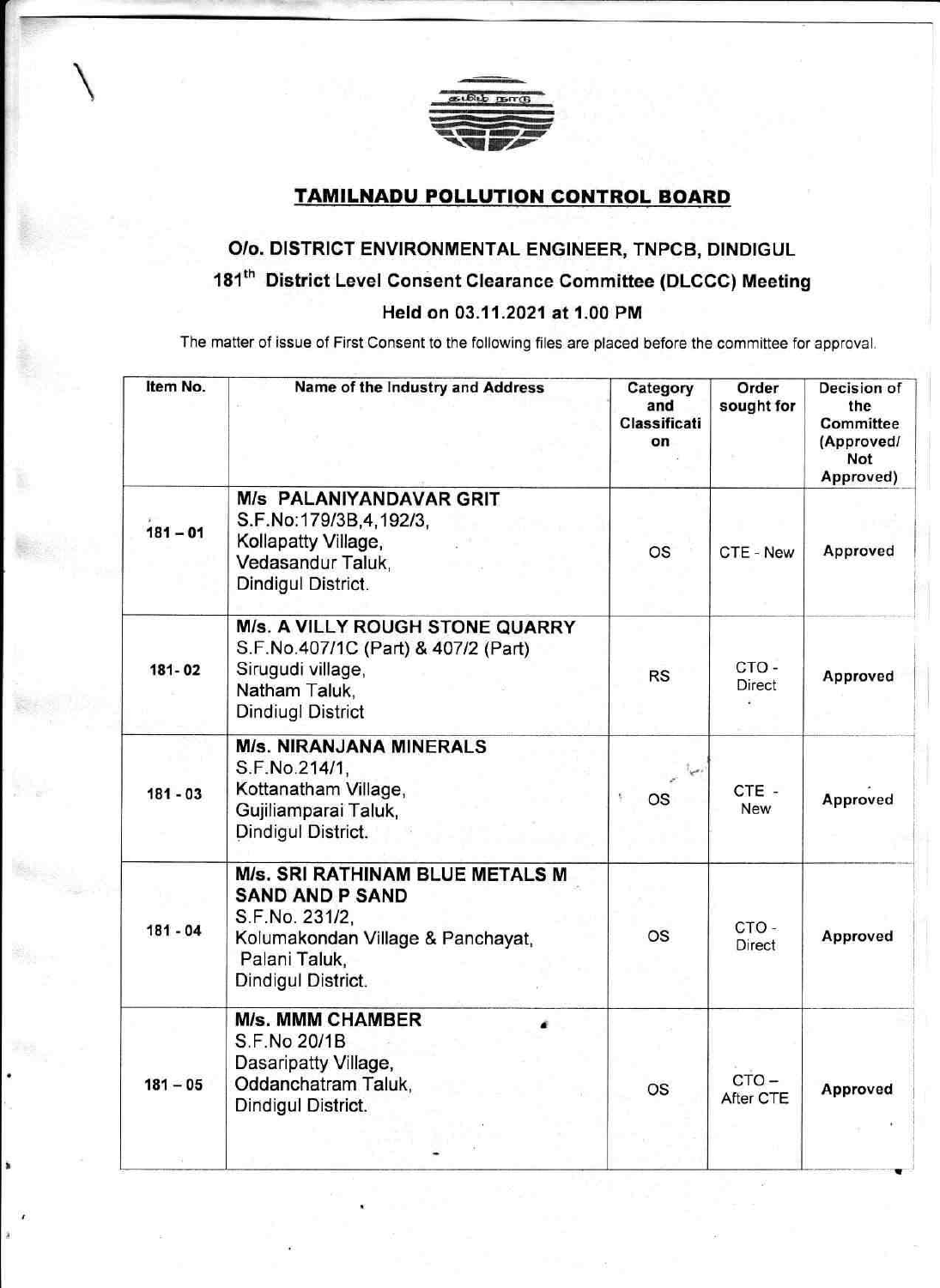| 181-06     | <b>M/s. SWAMY BLUE METALS</b><br>S.F.No:733/3,4,5, 6&7,<br>Sullerumbu Village,<br>Athoor Taluk,<br>Dindigul District.                                                                                        | <b>OS</b>                 | $CTO -$<br>Expansion                             | Approved        |
|------------|--------------------------------------------------------------------------------------------------------------------------------------------------------------------------------------------------------------|---------------------------|--------------------------------------------------|-----------------|
| 181-07     | M/s. Vela Crusher<br>S.F.No.<br>188/1,2,3,4,5,189/4A,4B,4C,4D,4E,19<br>3/5, 6, 7<br>Alagupatty Village,<br>Dindigul West Taluk,<br>Dindigul District.                                                        | <b>OS</b>                 | $CTO -$<br>Expansion                             | Approved        |
| $181 - 08$ | M/s. C VELUSAMY GRAVEL QUARRY<br>S.F.No 823/2 & 826(P)<br>Kallimandayam Village,<br>Oddanchatram Taluk,<br>Dindigul District.                                                                                | <b>RS</b>                 | CTO-<br>Direct                                   | Approved        |
| 181-09     | M/s. VETRI MOTORS PRIVATE LIMITED<br>S.F.No 835/1B<br>Madurai Road, Pallapatty village,<br>Dindigul West Taluk,<br>Dindigul District.                                                                        | <b>OS</b>                 | CTO-<br><b>Direct</b>                            | Approved        |
| 181-10     | M/s. DRN INFRASTRUCTURE PRIVATE<br>LTD HOT MIX PLANT<br>S.F.No:522/1A1,1B,1C1,1D,523/1A,<br>1B, 2A, 2B, 1C<br>Madurai to Palani road,<br>Palakkanathu Village,<br>Dindigul West Taluk,<br>Dindigul District. | <b>OS</b><br>المناد<br>Ķ. | CTO-<br>Direct                                   | <b>Approved</b> |
| $181 - 11$ | M/s. Sri Amman Blue Metal M sand Unit<br>S.F.No. 232/2,<br>Pachamalayan KottaiVillage,<br>NilakottaiTaluk,<br><b>Dindigul District</b>                                                                       | OS                        | CTE - New                                        | Approved        |
| 181-12     | <b>M/s. COMFY HATCHERIES</b><br>S.F.No. 261/1A<br>Gullalagundu Village,<br>Nilakkottai Taluk,<br>Dindigul District.                                                                                          | GS                        | $CTO -$<br>After CTE                             | Approved        |
| $181 - 13$ | <b>M/s. SV BRICKS</b><br>S.F.No . 56/2<br>Thathanayakanpatti - North village,<br>Palani Taluk,<br>Dindigul District.                                                                                         | OS                        | $\frac{\pi}{2}$ = $\frac{\pi}{2}$<br>CTE-<br>New | Approved        |

 $\label{eq:R1} \begin{array}{cc} \mathbb{D} & & \\ & \mathbb{D} & \\ & & \mathbb{D} \end{array}$ 

 $\alpha$ 

š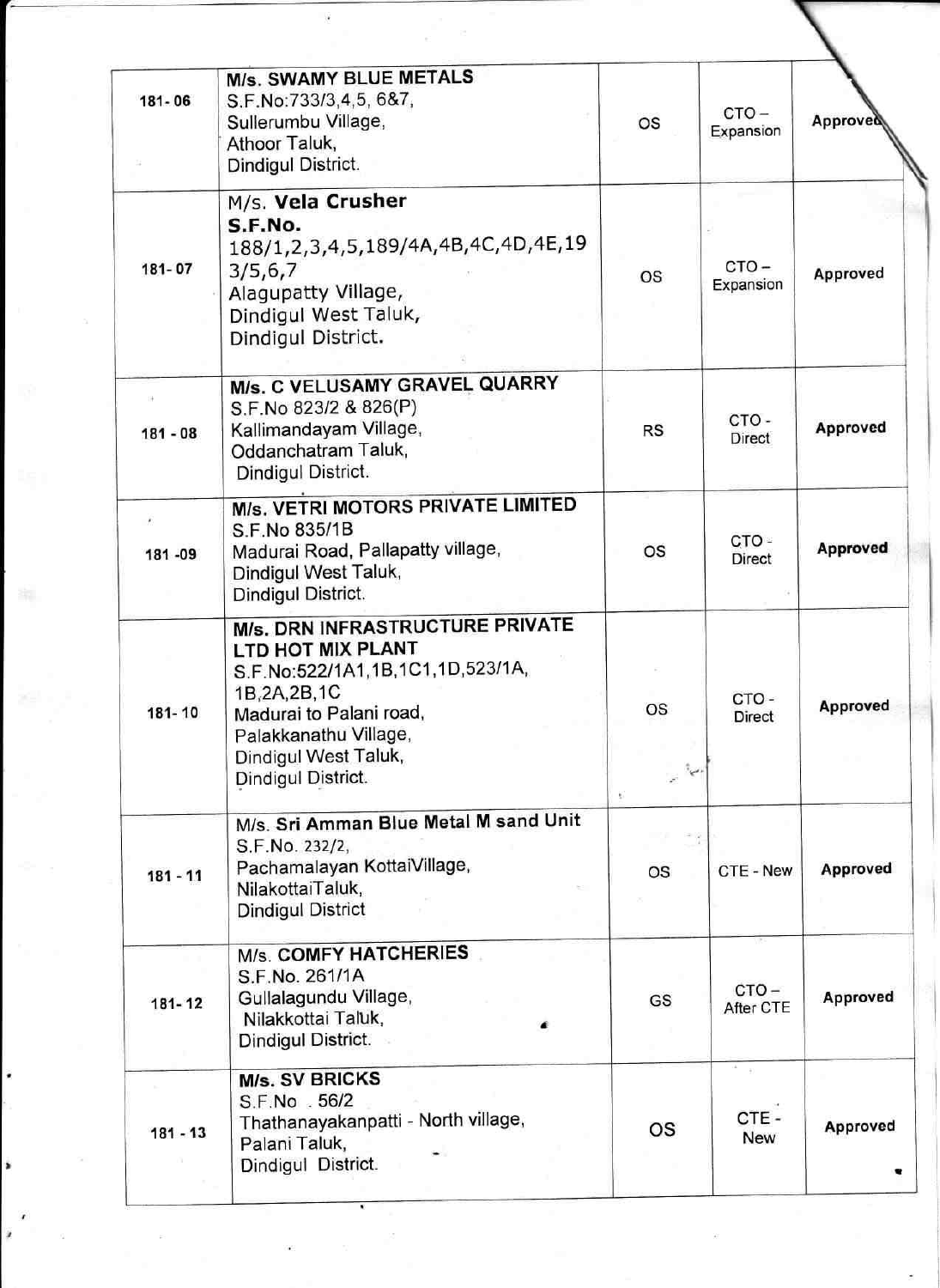| $181 - 14$ | M/s. KKG Chamber<br>S.F.No. 113/3B,<br>Thathanayakanpatty North,<br>PalaniTaluk,<br>Dindigul District.                                          | <b>OS</b> | CTE -<br><b>New</b> | Approved |
|------------|-------------------------------------------------------------------------------------------------------------------------------------------------|-----------|---------------------|----------|
| 181-15     | M/s. Sri Selvanayagi Sundrying Board,<br>S.F. No. 412/2A, 418/4D,<br>Muthunaikanpatty Village,<br>Palani Taluk,<br>Dindigul District.           | GS        | CTO-<br>Direct      | Approved |
| 181-16     | M/s SASI INDUSTRIES<br>S.F.No 1651, PLOT NO.12, NEW NO.41A,<br>SIDCO Industrial Estate,<br>Dindigul East Taluk,<br>Dindigul District.           | os        | CTO-<br>Expansion   | Approved |
| $181 - 17$ | <b>M/s. AARUNAN METALS,</b><br>S.F.No 21/1B1, Door No.2, Ward No.8<br>RR Mill Road,<br>Neikarapatti<br>Palani Taluk<br><b>Dindigul District</b> | <b>OS</b> | CTE - New           | Approved |
| $181 - 18$ | M/s. C V K AGRO PRODUCTS,<br>S.F.No 248/2A, D, Pudukottai Village<br>Chatrapatty (PO)<br>Oddanchatram Taluk<br>Dindigul District                | OS        | CTE - New           | Approved |

The matter of issue of Renewal of Consent Orders to the following units who have already applied for renewal by remitting consent fees, are placed before the committee for cgnsidering issue of Auto Renewal as per Board Proceeding No. TNPCB/P&D/031595/2014 dated: 09.10.2014 & Board Circular Memo No. P&D/16032/2010 dated: 29.10.2015.

| $S^{\cdot}$<br>No | Item<br>No. | Name and address<br>of the unit                                                                                               | Cate<br>gory |
|-------------------|-------------|-------------------------------------------------------------------------------------------------------------------------------|--------------|
|                   | 181-01      | M/s. SRI RATHINA MOORTHI PAPER<br><b>AND BOARDS</b><br>S.F.367/5, Pushpathur Village,<br>Palani Taluk,<br>Dindigul District.  | GS           |
| $\overline{2}$    | 181-02      | M/s. SRI LAKSHMINARAYANA<br><b>PAPER BOARD</b><br>S.F.No:355/3,<br>Pushpathur Village,<br>Palani Taluk,<br>Dindigul District. | GS           |